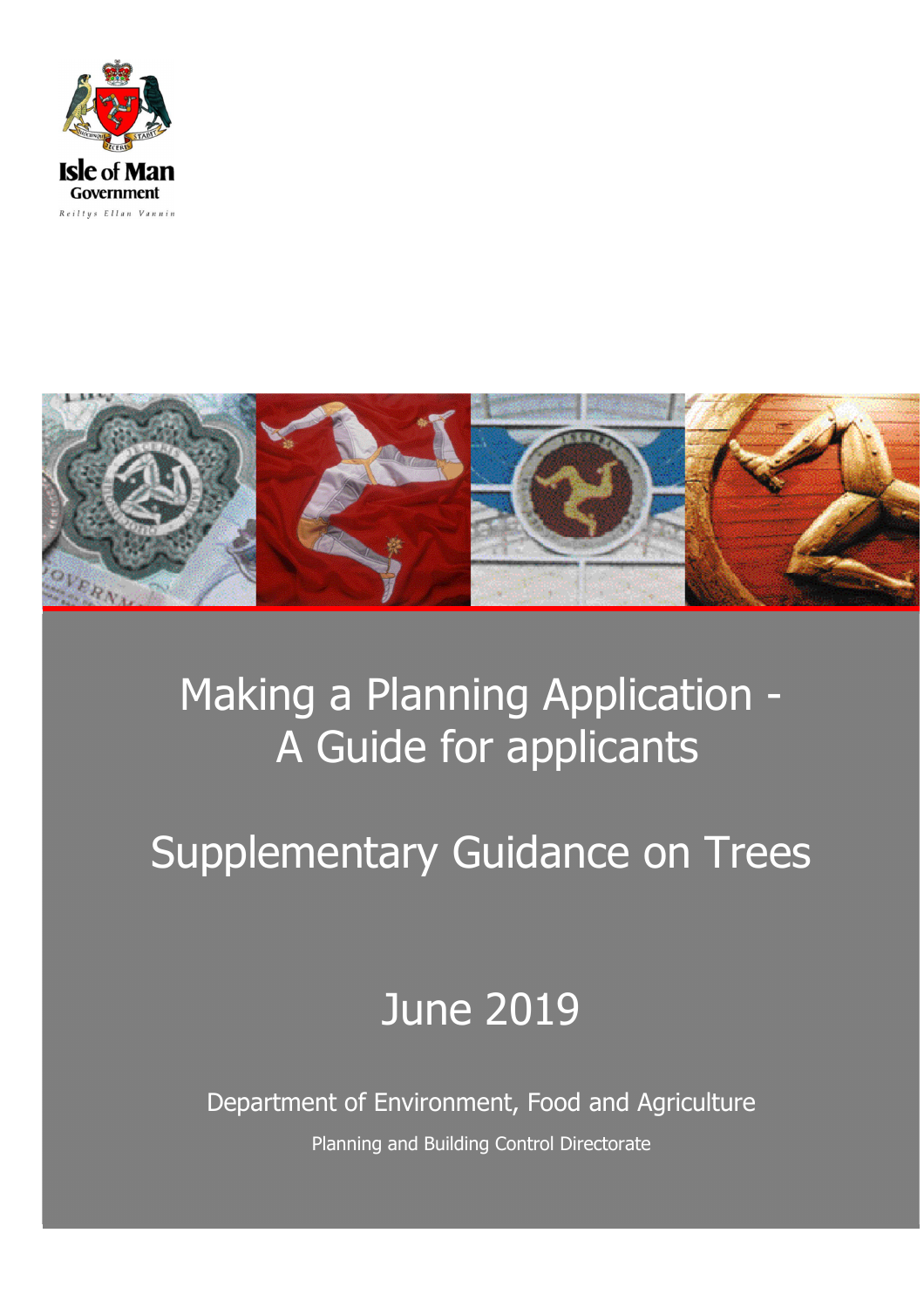## **Purpose of this document**

This guide is intended to provide a summary of the issues commonly raised in relation to trees and the information that can be submitted to support a planning application. It is supplementary guidance to that set out within DEFA's publication, "Making a Planning Application A Guide for applicants" (July 2018). It is not a policy document and is not intended to cover all circumstances.

### **Introduction**

A good design cannot be achieved without first recognising the constraints of the site. Where trees are present a professional tree survey can provide a proper understanding of the site and the limitations that may exist due to the presence of important trees.

A good design will ensure that existing trees which are worthy of retention are allowed enough space to flourish and can be retained without the risk of future conflict by, for example, causing damage to buildings and nuisance to new occupants.

Once a good design has been achieved it is important that it is backed up by the technical detail necessary to ensure that construction can occur without causing damage to the trees.

Where trees stand on or adjacent to a proposed development site, the Department invites you to consider the following information, which may help to progress your planning application more smoothly.

Where trees are present, there are 3 key principles to bear in mind when considering development proposals:

- **1. Design, demolition and construction should follow a logical sequence of events that considers trees throughout the process**
- **2. The design should aim to achieve a harmonious relationship between trees and structures that can be sustained in the long term**
- **3. For trees that are to be retained, suitable physical protection from damage to the trees and their environment should be provided at the earliest possible stage**

British Standard 5837:2012 (*Trees in relation to design, demolition and construction- recommendations*) is industry best practice guidance and a useful document that describes what information should be considered at different stages of the design, planning and construction process.

The full process outlined in BS5837:2012 might not apply in all instances; for example, a planning application for a conservatory might not require the level of detail that needs to accompany a planning application for the construction of one or more new dwellings. We recommend that you contact the Agriculture and Lands Directorate for advice on this matter.

#### **Pre-application advice**

In relation to trees the aim of pre-application advice is to give you an indication of the value the Department places on the site's trees and whether or not the Agriculture and Lands Directorate might object to your application for tree-related reasons.

Pre-application advice is also a means by which a Tree Officer can help guide applicants through those aspects of BS5837:2012 that need to be considered for their situation.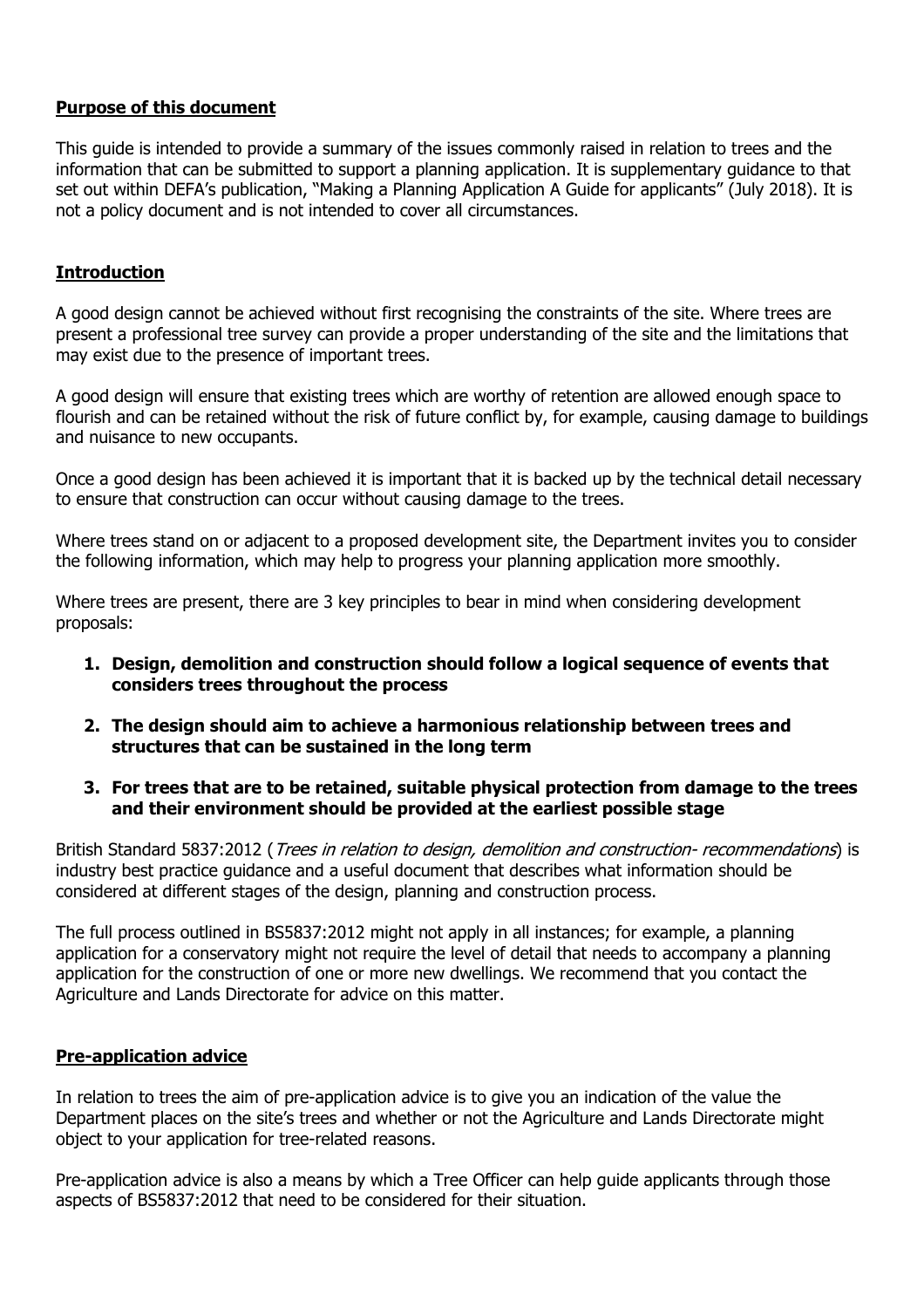Pre-application advice is a discretionary service and is currently free, and so demand for the service is quite high.

During pre-application advice the Tree Officer's role is to provide customers with impartial advice in relation to trees and consider the potential impact of a proposal in the context of the wider public interest. The Tree Officer will be able to advise you on the level of information that should be provided to support your application but it will not act as an arboricultural consultant. It may be necessary to employ the services of a suitably qualified and experienced arboricultural consultant to produce some of the information required.

Please note that anybody acting as an arboricultural consultant should have relevant education, training and experience and have gained expertise in the field of trees in relation to construction. The types of further information that may be required are outlined in the sections below.

## **Relevant Planning Policies – Isle of Man Strategic Plan 2016**

Depending on the site's location, character and land-use designation, various planning policies may be relevant. Any proposed scheme should take into account and address the relevant planning policies – particularly General Policy 2c, 2d, 2f, and 2g, and Environment Policies 1, 3 and 42 of the Isle of Man Strategic Plan 2016. If you are submitting an application relying on specialist advice, your planning agent and / or arboricultural consultant should be able to advise you on these policies.

#### **Considering trees in the design process**

This section describes the type of information which may be required if there are trees on your application site. Exactly what will be required will be specific to each case.

#### **Stage 1 – Feasibility:**

At this stage of the design process you should look at what trees are present on and adjacent to the site, consider which trees it would be appropriate to retain, and identify these in a constraints plan. This can be achieved through a topographical survey and a tree survey. For further details, please refer to the definitions in Appendix 1.

#### **Stage 2 – Conception and Design:**

The constraints identified at the feasibility stage should inform (not necessarily completely determine) the site layout. The RPAs and other relevant constraints of trees to be retained (e.g. shade cast or obstruction to construction access) should be plotted on relevant drawings submitted as part of your planning application. The working and access space needed for construction and infrastructure requirements (e.g. sight lines, lighting etc.) should be carefully considered.

The proposed end use of the area adjacent to trees should also be considered. For example, if the space is going to be a garden how will the presence of the tree(s) affect the use of this space? For domestic dwellings a realistic assessment of the probable impact of the retained trees on the 'liveability' of the property needs to be conducted. For example, will the shading of buildings and gardens, the perception of risk to people and property, and/or the nuisance caused by seasonal debris be such that there is likely to be future pressure for the removal of trees? The future growth and maintenance requirements of trees should also be considered; will the trees get much bigger than they are now?

All of this can be addressed in an arboricultural impact assessment and tree protection plan. For further details, please refer to the definitions in Appendix 1.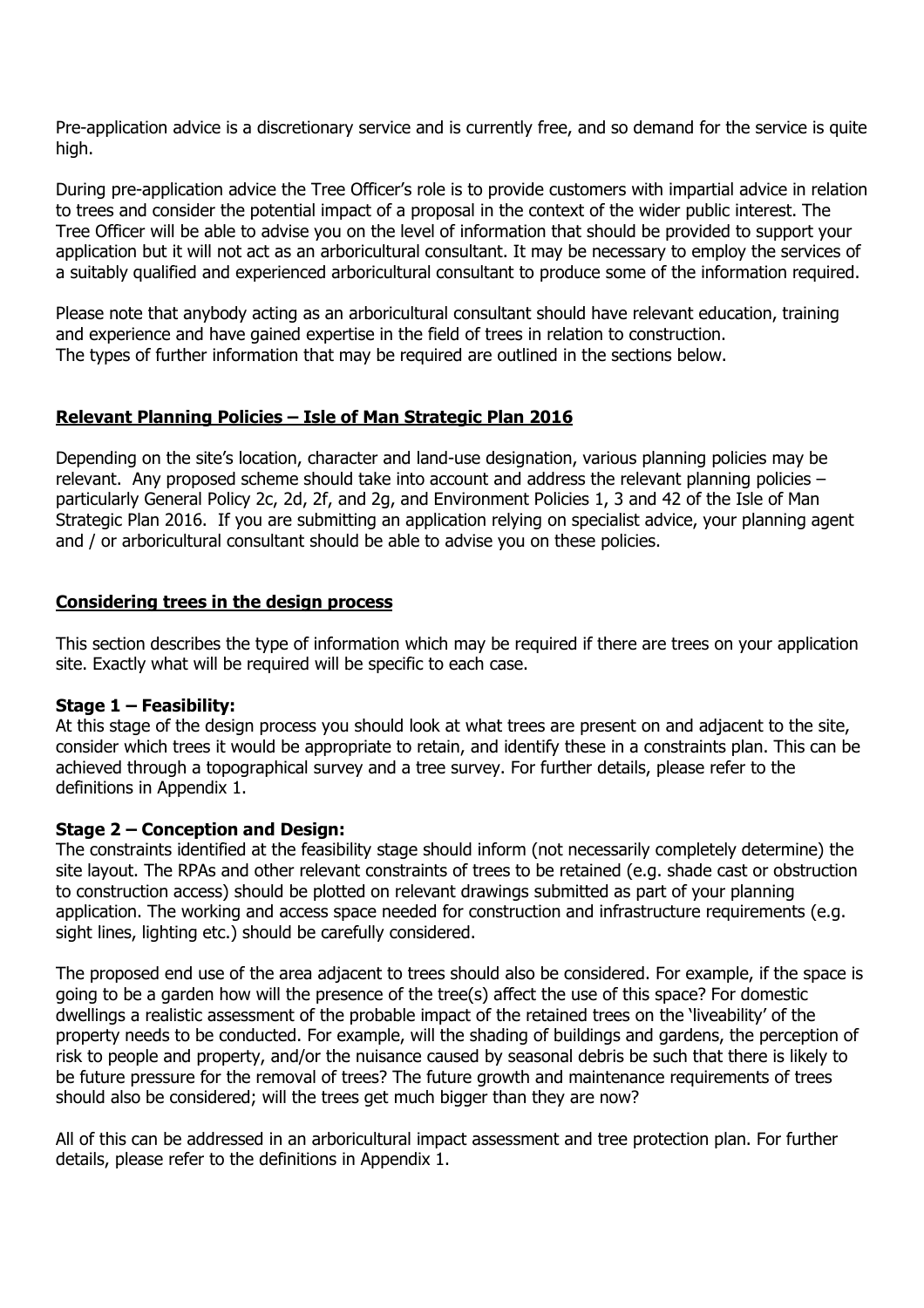## **Stage 3 – Technical Design:**

On certain sites, some construction near trees will be unavoidable. Hard surfaces or structures may be positioned near retained trees when absolutely necessary. You will need to demonstrate in your application that (i) all other reasonable alternatives have been discounted and (ii) that the design can be implemented without having a detrimental impact on the tree(s). The latter can be achieved through the submission of an Arboricultural Method Statement. This can address a number of potential issues and states in more detail how trees will be protected during specific construction activities.

## **New tree planting**

New tree planting proposals are an essential consideration in the layout, design and future use of a development site because they have a long lasting impact upon the local landscape character and the surroundings. As trees generally form the dominant elements of the long-term landscape structure of a site, careful consideration needs to be given to their ultimate height and spread, form, habit and colour, density of foliage and the maintenance implications.

Trees, either individually or as formal or informal groups, perform a variety of roles, including:

- contributing to green infrastructure networks, of particular importance in built-up areas;
- providing attractive landscape features;
- screening undesirable views and providing privacy;
- articulating and defining of spaces;
- differentiating between private and public land;
- defining and directing routes and views;
- introducing natural character and seasonal change that can relieve or complement artificial environments;
- providing local landscape character and a sense of place, sometimes as significant landmarks, and
- controlling soil erosion, the attenuation of surface water run-off and mitigating flood risks.

The purpose and implications of new tree-planting should be clear from the start of the design process so that long-term effects are understood and so that appropriate locations and species chosen. Advice on detailed design and how this would integrate with proposed development infrastructure should be sought from a landscape architect or other competent person.

Proposals for landscape planting should:

- consider the purpose of the planting and its objectives;
- ensure adequate space is allowed for future growth;
- ensure that site constraints above and below ground are properly considered;
- ensure species selections meet the planting objectives and suit the constraints of the site;
- ensure that the risk of subsidence on shrinkable soils is accounted for, and
- account for the obstruction of light and views, the creation of shade and the likely extent and density of tree crowns when fully grown.

For further quidance on planting trees please refer to British Standard 8545:2012 (Trees: from nursery to independence in the landscape – recommendations).

The above guidance is a brief overview of the recommendations of BS5837:2012 (Trees in relation to design, demolition and construction – recommendations). For further detail, please refer to this document. For pre-application advice in relation to trees, please contact the Agriculture and Lands Directorate at DEFA:

Telephone: 01624 695701 Email: forestry@gov.im Post: Thie Slieau Whallian, Foxdale Road, St. Johns, Isle of Man, IM4 3AS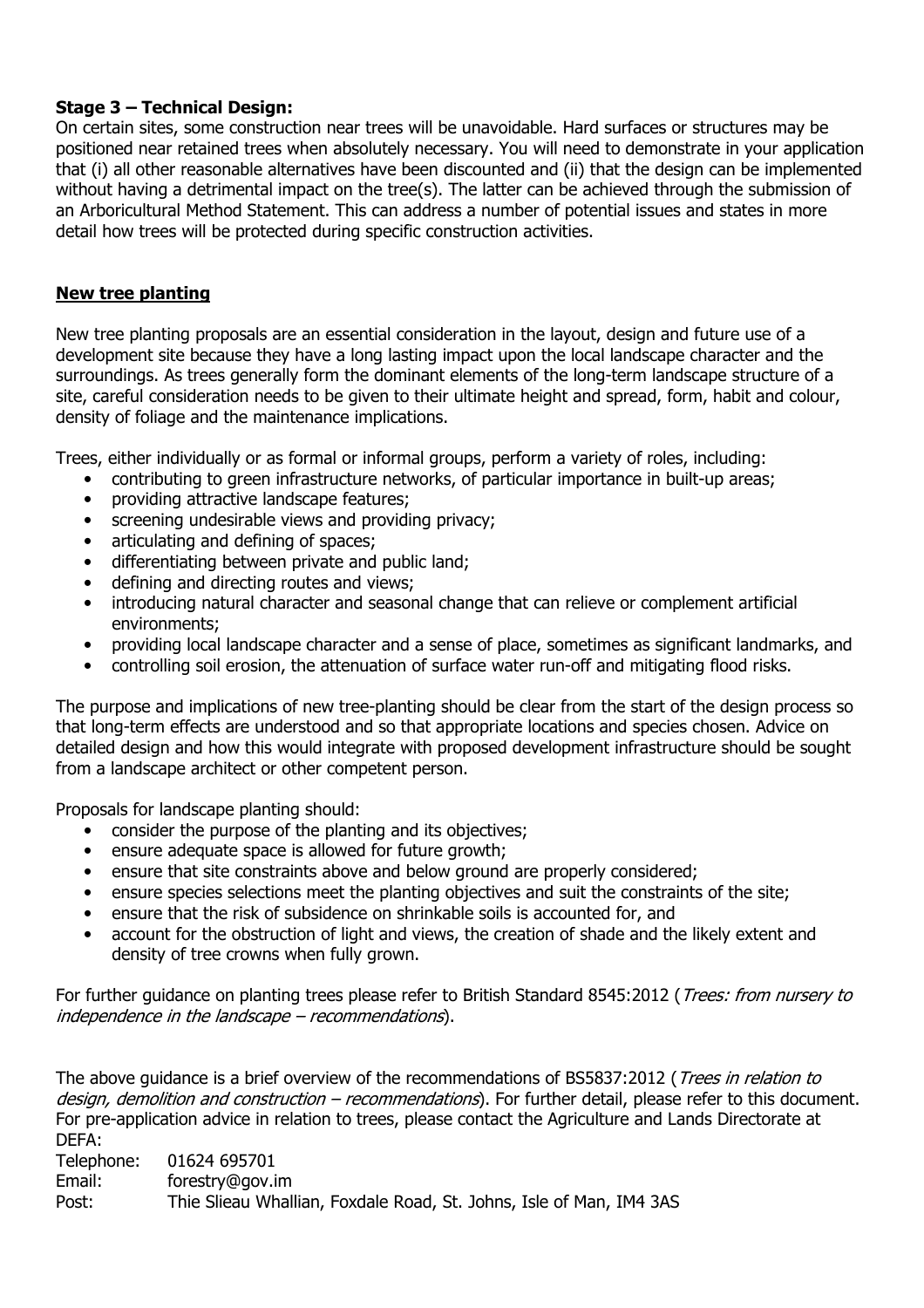## **Appendix 1 - Definitions**

**A topographical survey** – In relation to trees, this should include:

- the position of all trees within the site with a stem diameter of 75mm or more, measured at 1.5m above the highest adjacent ground level. In the case of woodlands or substantial tree groups, only individual trees with stem diameters greater than 150mm usually need be plotted;
- the position of trees with an estimated stem diameter of 75mm or more that overhang the site or are located beyond the site boundaries within a distance of up to 12 times their estimated stem diameter;
- spot levels at the base of all individually plotted trees:
- for individual trees, the crown spread taken at four cardinal points; for woodlands or substantial tree groups, the overall extent of the canopy, and
- the extent, basal ground levels and height of shrub masses, hedges and hedgerows.

**A tree survey** – This should include all trees recorded in the topographical survey and assess the quality and benefits of individuals and/or groups of trees to identify which trees merit retention (using the BS5837 categorisation method). It should then identify the above and below-ground constraints that arise from these trees, including the Root Protection Areas (RPAs). The following information should be recorded:

- sequential reference number (to be recorded on a 'tree survey plan');
- species;
- height;
- stem diameter:
- branch spread, taken as a minimum at the four cardinal points, to derive an accurate representation of the crown (to be plotted on a 'tree survey plan');
- existing height clearance above ground level measured from the lowest branch (to inform on ground clearance, crown/stem ratio and shading);
- life stage (e.g. young, semi-mature, early mature, mature, over-mature);
- general observations, particularly of structural and / or physiological condition (e.g. the presence of any decay and physical defect), and / or preliminary management recommendations;
- estimated remaining contribution, in years  $($  < 10, 10 +, 20 +, 40 +), and
- category U or A to C grading (see section 4.5 of the BS5837 for further detail).

NOTE: It is not always practical or necessary to record the branch spread for every tree within a group or woodland. In some cases, layout design might be aided by the arboriculturist providing data on future tree height and crown spread. The measurement conventions should be as follows:

- height, crown spread and crown clearance should be recorded to the nearest half metre (crown spread should be rounded up) for dimensions up to 10 m and the nearest whole metre for dimensions over 10 m stem diameter should be recorded in millimetres, rounded to the nearest 10 mm (0.01 m)
- estimated dimensions (e.g. for off-site or otherwise inaccessible trees where accurate data cannot be recovered) should be clearly identified as such e.g. suffixed with a "#"

**An arboricultural impact assessment** - This should be done by a suitably qualified arboriculturist and evaluate the direct and indirect effects of the proposed design, considering:

- the tree loss required to implement the design;
- potentially damaging activities in the vicinity of retained trees;
- the installation of hard surfaces and services;
- the location and dimensions of all the proposed excavations and changes in ground level, and
- the 'buildability' of the development for example, adequate access, working space, provision for the storage of materials, etc.

**A tree constraints plan** – Superimposed on a site layout plan the root protection areas ('RPAs') and any other relevant constraints should be plotted around each tree to be retained.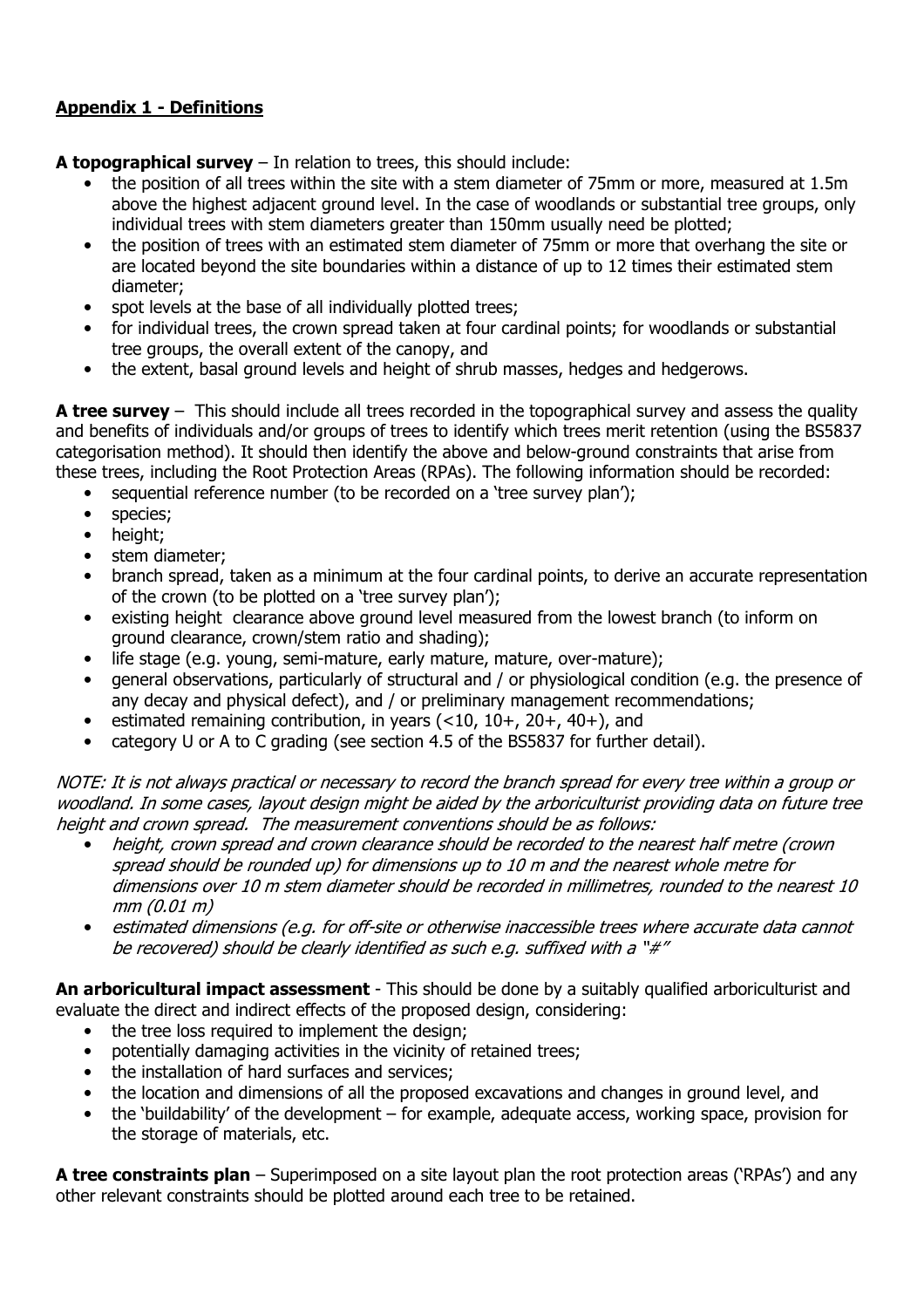NOTE: RPAs represent below-ground constraints. Above-ground constraints might arise from the current and ultimate height and spread of the tree or specific species characteristics (e.g. evergreen or deciduous, density of foliage, and factors such as susceptibility to honeydew drip, branch drop, fruit fall, etc.). These attributes can significantly affect potential land use or living conditions, including the effect of the tree on daylight and sunlight. Whilst either shade or sunlight might be desirable, depending on the potential use of the area affected, the design should avoid unreasonable obstruction of light. An indication of potential direct obstruction of sunlight can be illustrated by plotting a segment, with a radius from the centre of the stem equal to the height of the tree, drawn from due north-west to due east, indicating the shadow pattern through the main part of the day. Computer software is available that can assist with the calculation and plotting of tree shadow extent.

**A tree protection plan** – Superimposed on a site layout plan, this should:

- clearly indicate where a construction exclusion zone ('CEZ') will be implemented around trees and identify the precise location of the protective barriers that will be erected to form its boundary;
- show the extent and type of ground protection and any additional physical measures, such as tree protection boxes, that will need to be installed to safeguard vulnerable sections of trees and their RPAs;
- provide detailed specifications for all the different types of protective measures to be implemented;
- clearly show where construction activity cannot/will not be excluded from a RPA, and

NOTE: In the placement of protective barriers, it is important to consider the abovementioned 'buildability' issues.

NOTE: If trees on or adjacent to a site have been identified within the tree protection plan for protective measures, an auditable system of arboricultural site monitoring may be required.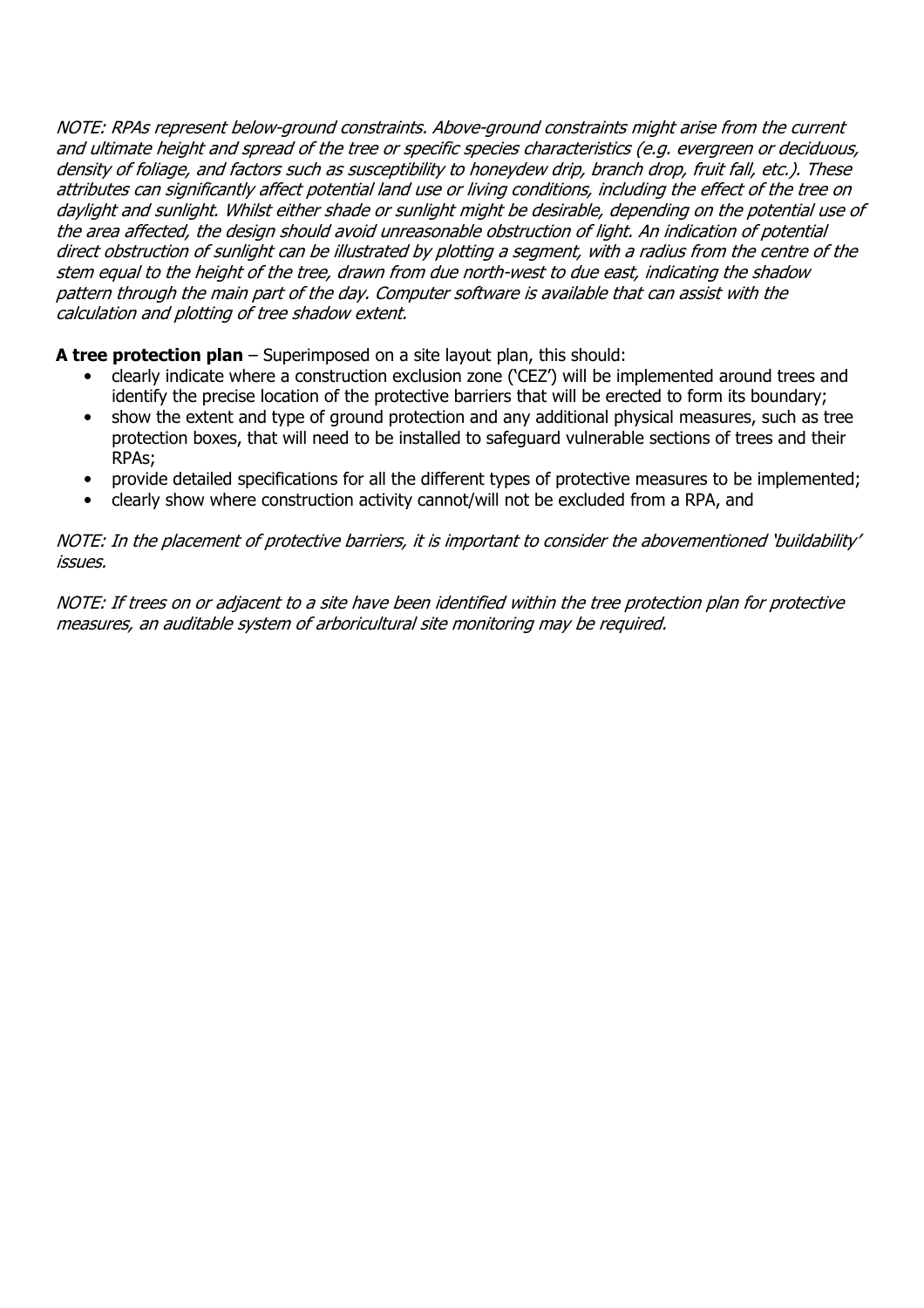## **Appendix 2 - Example maintenance and aftercare schedule for new tree planting, with timescales (3 year cycle)**

|                                | Month/Year/Period              | Operation                                                                                                                                                                                                                                                                                                                                                                                                                                                                     | Completed Y/N<br>Date |  |  |  |
|--------------------------------|--------------------------------|-------------------------------------------------------------------------------------------------------------------------------------------------------------------------------------------------------------------------------------------------------------------------------------------------------------------------------------------------------------------------------------------------------------------------------------------------------------------------------|-----------------------|--|--|--|
|                                | 1 <sup>st</sup> Dormant Season |                                                                                                                                                                                                                                                                                                                                                                                                                                                                               | Comments              |  |  |  |
| $\mathbf{1}$                   | November - March               | Procure 5 silver birch according to specification contained in<br>BS8545:2014 Mitigation Planting Plan (Appendix 1)<br>contained in BS5837 Tree Report relating to this site.                                                                                                                                                                                                                                                                                                 |                       |  |  |  |
| $\overline{2}$                 | November - March               | Plant trees in positions indicated in BS8545 Mitigation<br>Planting Plan (Appendix 2) and according to guidelines in<br>Section 10.                                                                                                                                                                                                                                                                                                                                           |                       |  |  |  |
|                                | 1 <sup>st</sup> Growing Season |                                                                                                                                                                                                                                                                                                                                                                                                                                                                               |                       |  |  |  |
| 3                              | March - October                | Assess tree losses. Schedule replacements.                                                                                                                                                                                                                                                                                                                                                                                                                                    |                       |  |  |  |
| 4                              | March - October                | Replenish mulch (BS3998 S6.2). Alleviate soil compaction<br>around trees (aeration) (BS3998 S6.3). Check for moisture<br>stress/waterlogging and take any necessary action (3998<br>S6.5). Conduct foliage assessment to determine nutrient<br>availability (BS 3998 S6.6). Check chafing (tree/stake) and<br>secure/adjust stakes/ties. Incorporate top dressing of slow<br>release fertilizer as required. Carry out Year 1 formative<br>pruning and shaping (BS3998 S7.4). |                       |  |  |  |
| 5                              | May - August                   | Remove weeds and unwanted vegetation from around the<br>bases of trees.                                                                                                                                                                                                                                                                                                                                                                                                       |                       |  |  |  |
| 6                              | July/August                    | Check for pests and diseases (foliar diseases,<br>bark/cambium, vascular wilt diseases) and disorders.<br>Schedule treatment.                                                                                                                                                                                                                                                                                                                                                 |                       |  |  |  |
| 7                              | October/November               | Inspect trees for health and damage. Check protective<br>quards/stakes/ties are secure and fit for purpose at end of<br>the 1 <sup>st</sup> growing season.                                                                                                                                                                                                                                                                                                                   |                       |  |  |  |
|                                | 2 <sup>nd</sup> Dormant Season |                                                                                                                                                                                                                                                                                                                                                                                                                                                                               |                       |  |  |  |
| 8                              | November - March               | Replace losses following BS8545 Mitigation Report Section<br>10.                                                                                                                                                                                                                                                                                                                                                                                                              |                       |  |  |  |
| 9                              | November - March               | Inspect trees for winter damage and repair as necessary.                                                                                                                                                                                                                                                                                                                                                                                                                      |                       |  |  |  |
| 2 <sup>nd</sup> Growing Season |                                |                                                                                                                                                                                                                                                                                                                                                                                                                                                                               |                       |  |  |  |
| 10                             | March - October                | Replenish mulch (BS3998 S6.2). Alleviate soil compaction<br>around trees (aeration) (BS3998 S6.3). Check for moisture<br>stress/waterlogging and take any necessary action (3998<br>S6.5). Conduct foliage assessment to determine nutrient<br>availability (BS 3998 S6.6). Check chafing (tree/stake) and<br>secure/adjust stakes/ties. Incorporate top dressing of slow<br>release fertilizer as required. Carry out Year 2 formative                                       |                       |  |  |  |